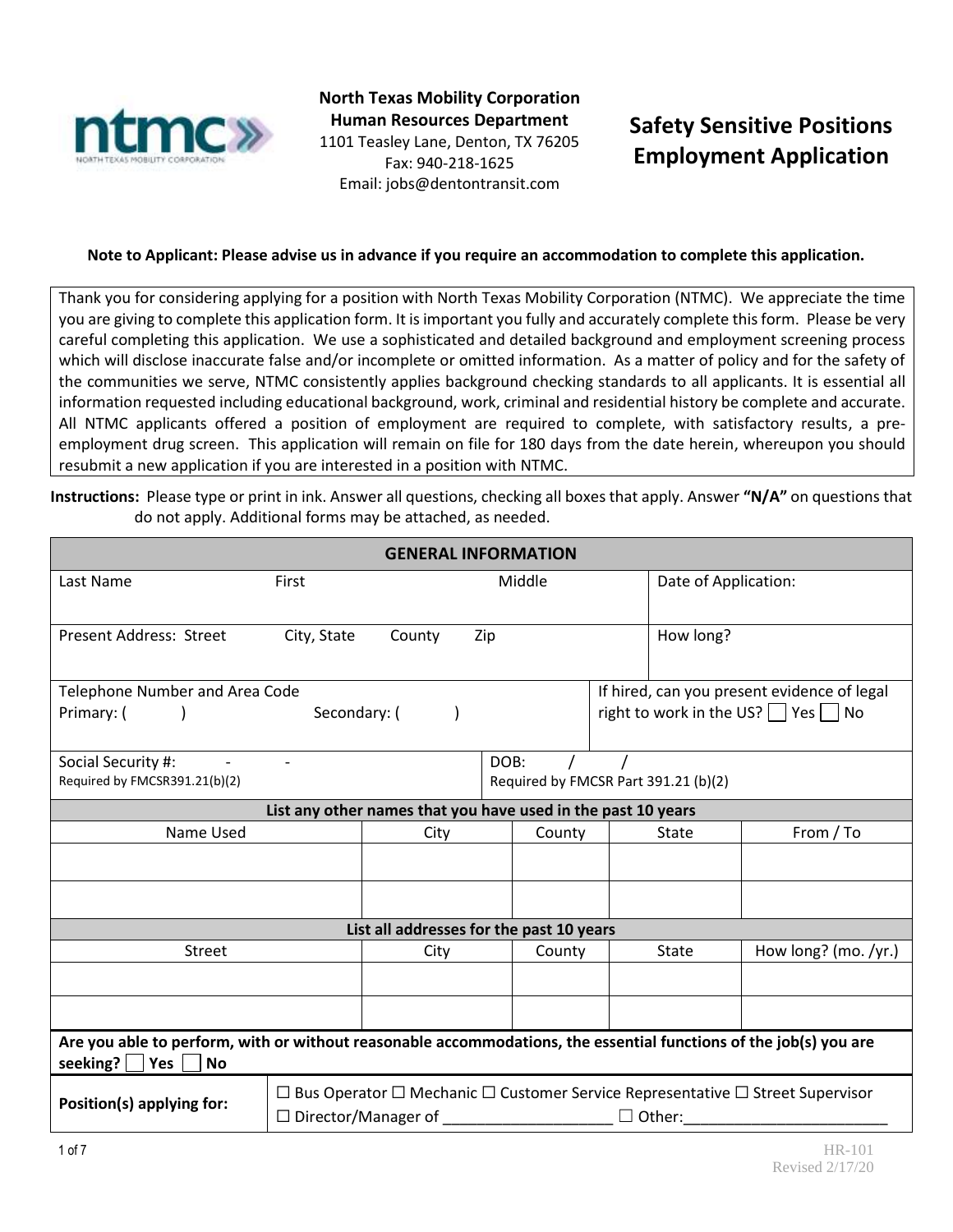| Have you ever been fired or asked to<br>$Yes \mid \text{No}$<br>resign by an employer?<br>If yes, explain:                                         |                                                                                                                                                                 |                                           |                                                       |                                          |  |                                                             |                                                 |                      |                                    |  |
|----------------------------------------------------------------------------------------------------------------------------------------------------|-----------------------------------------------------------------------------------------------------------------------------------------------------------------|-------------------------------------------|-------------------------------------------------------|------------------------------------------|--|-------------------------------------------------------------|-------------------------------------------------|----------------------|------------------------------------|--|
| our company?                                                                                                                                       | Flyer Print Ad On-line Ad Radio TV Ad State Employment Agency<br>How were you referred to<br>Job Fair   Community Organization   Employee Referral: ___________ |                                           |                                                       |                                          |  |                                                             |                                                 |                      |                                    |  |
| When?<br>Have you ever worked for NTMC? $\Box$ Yes $\Box$ No<br>What Position(s):                                                                  |                                                                                                                                                                 |                                           |                                                       |                                          |  |                                                             |                                                 |                      |                                    |  |
| When?<br>Have you ever applied to NTMC before?<br>What position did you apply for?<br>Yes<br>No                                                    |                                                                                                                                                                 |                                           |                                                       |                                          |  |                                                             |                                                 |                      |                                    |  |
| If hired, what date are you available<br>to start work?                                                                                            |                                                                                                                                                                 |                                           | Are you applying for:<br>Full-time Part-Time Seasonal |                                          |  |                                                             | Are you able to work:<br>Days Evenings Weekends |                      |                                    |  |
| EDUCATIONAL BACKGROUND, TRAINING, AND EXPERIENCE                                                                                                   |                                                                                                                                                                 |                                           |                                                       |                                          |  |                                                             |                                                 |                      |                                    |  |
|                                                                                                                                                    |                                                                                                                                                                 | Name and location of<br>school or college |                                                       | <b>Circle highest</b><br>grade completed |  |                                                             | Did you graduate?                               |                      | What was your degree and<br>major? |  |
| High School<br>and $/$ or G.E.D.                                                                                                                   |                                                                                                                                                                 |                                           |                                                       | 9 10 11 12                               |  | $Yes$                                                       | No                                              |                      |                                    |  |
| College                                                                                                                                            |                                                                                                                                                                 |                                           |                                                       | Yes<br>1 2 3 4<br>No                     |  |                                                             | Major                                           | Degree               |                                    |  |
| Do you speak, write or understand any foreign languages? $\Box$ Yes $\Box$ No If yes, which language(s)?                                           |                                                                                                                                                                 |                                           |                                                       |                                          |  |                                                             |                                                 |                      |                                    |  |
| Typing:                                                                                                                                            |                                                                                                                                                                 | WPM:                                      |                                                       | Spread Sheet                             |  | $\square$ Yes $\square$ No                                  |                                                 | <b>Cash Handling</b> | $ Yes $   No                       |  |
| Ten Key                                                                                                                                            |                                                                                                                                                                 |                                           | Database:                                             |                                          |  | $\Box$ Yes $\Box$ No                                        | Word Processing:                                |                      | $\Box$ Yes $\Box$ No               |  |
| Shorthand:                                                                                                                                         |                                                                                                                                                                 | $\Box$ Yes $\Box$ No                      |                                                       | <b>Multiline Phone:</b>                  |  | $\Box$ Yes $\Box$ No<br>Dictaphone:<br>$\Box$ Yes $\Box$ No |                                                 |                      |                                    |  |
| <b>Accounting Programs:</b>                                                                                                                        |                                                                                                                                                                 | $\Box$ Yes $\Box$ No                      |                                                       | If yes, please list:                     |  |                                                             |                                                 |                      |                                    |  |
| Graphic programs:<br>$ Yes $  No                                                                                                                   |                                                                                                                                                                 |                                           |                                                       | If yes, please list:                     |  |                                                             |                                                 |                      |                                    |  |
| List any additional Computer Programs with which you are familiar:                                                                                 |                                                                                                                                                                 |                                           |                                                       |                                          |  |                                                             |                                                 |                      |                                    |  |
| Do you have any other experience, training, qualifications or skills which you feel make you especially suited for work at<br>NTMC? Explain below. |                                                                                                                                                                 |                                           |                                                       |                                          |  |                                                             |                                                 |                      |                                    |  |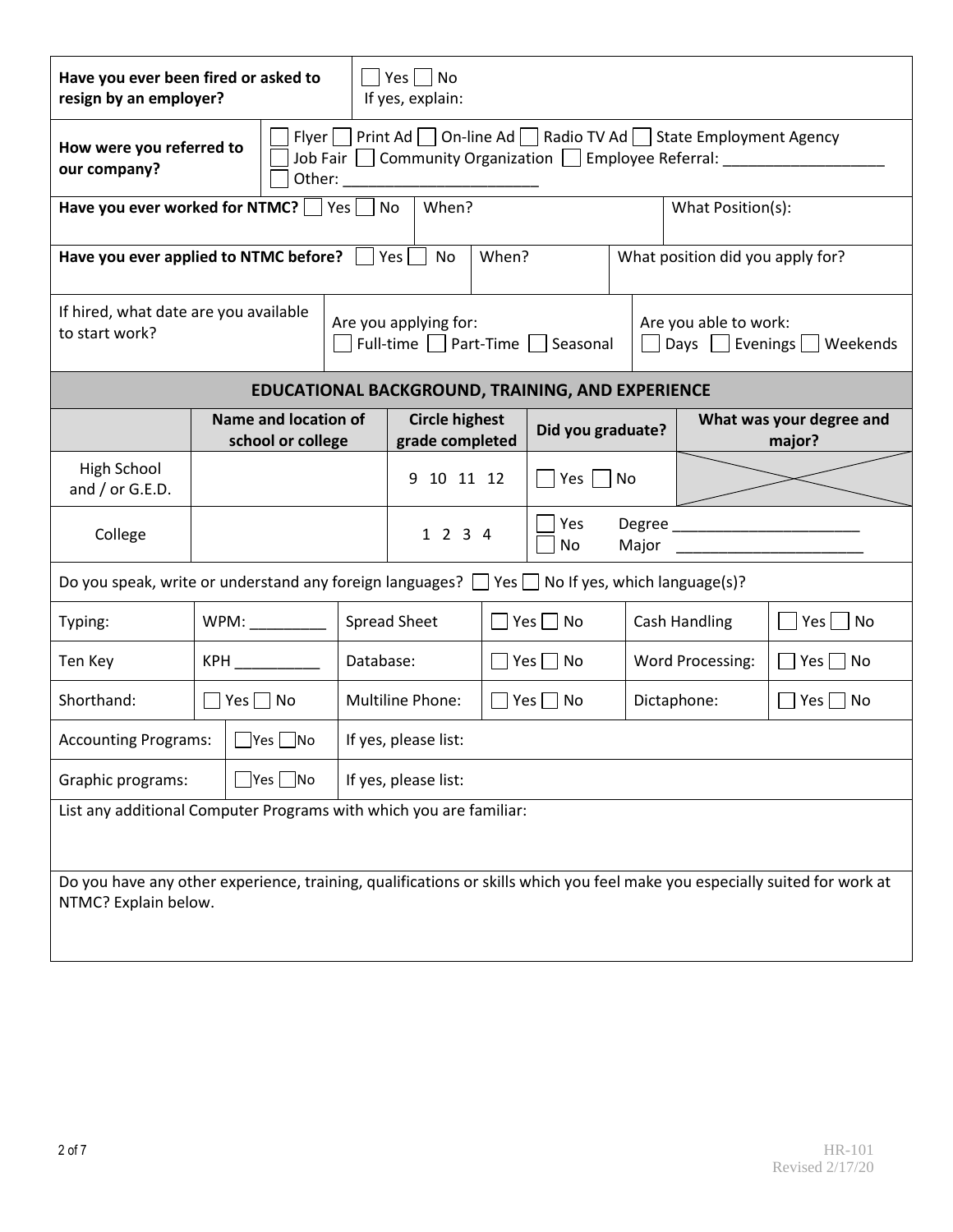#### **EMPLOYMENT HISTORY**

All employment for the past 10 years must be noted below, including jobs held while in school or while in the military. Record your present or most recent position first and go back in chronological order. Resumes may not be substituted for any information requested, but may be submitted as an addendum to the completed application. Complete all questions for each position.

| Ending:                                                                                   |
|-------------------------------------------------------------------------------------------|
| Supervisor's name & title:                                                                |
|                                                                                           |
| Briefly explain your job duties & responsibilities including supervisor experiences       |
|                                                                                           |
|                                                                                           |
|                                                                                           |
| Yes<br>No                                                                                 |
|                                                                                           |
|                                                                                           |
| Ending:                                                                                   |
| Supervisor's name & title:                                                                |
|                                                                                           |
| Briefly explain your job duties & responsibilities including supervisor experiences       |
|                                                                                           |
|                                                                                           |
|                                                                                           |
|                                                                                           |
| Yes<br><b>No</b>                                                                          |
|                                                                                           |
|                                                                                           |
| Ending:                                                                                   |
| Supervisor's name & title:                                                                |
|                                                                                           |
| Briefly explain your job duties & responsibilities including supervisor experiences       |
|                                                                                           |
|                                                                                           |
|                                                                                           |
| Yes<br>No                                                                                 |
|                                                                                           |
| IDENTIFY AND EXPLAIN ANY EMPLOYMENT GAPS, OR PERIODS OF UNEMPLOYMENT OF 30 DAYS OR LONGER |
|                                                                                           |
|                                                                                           |
|                                                                                           |
|                                                                                           |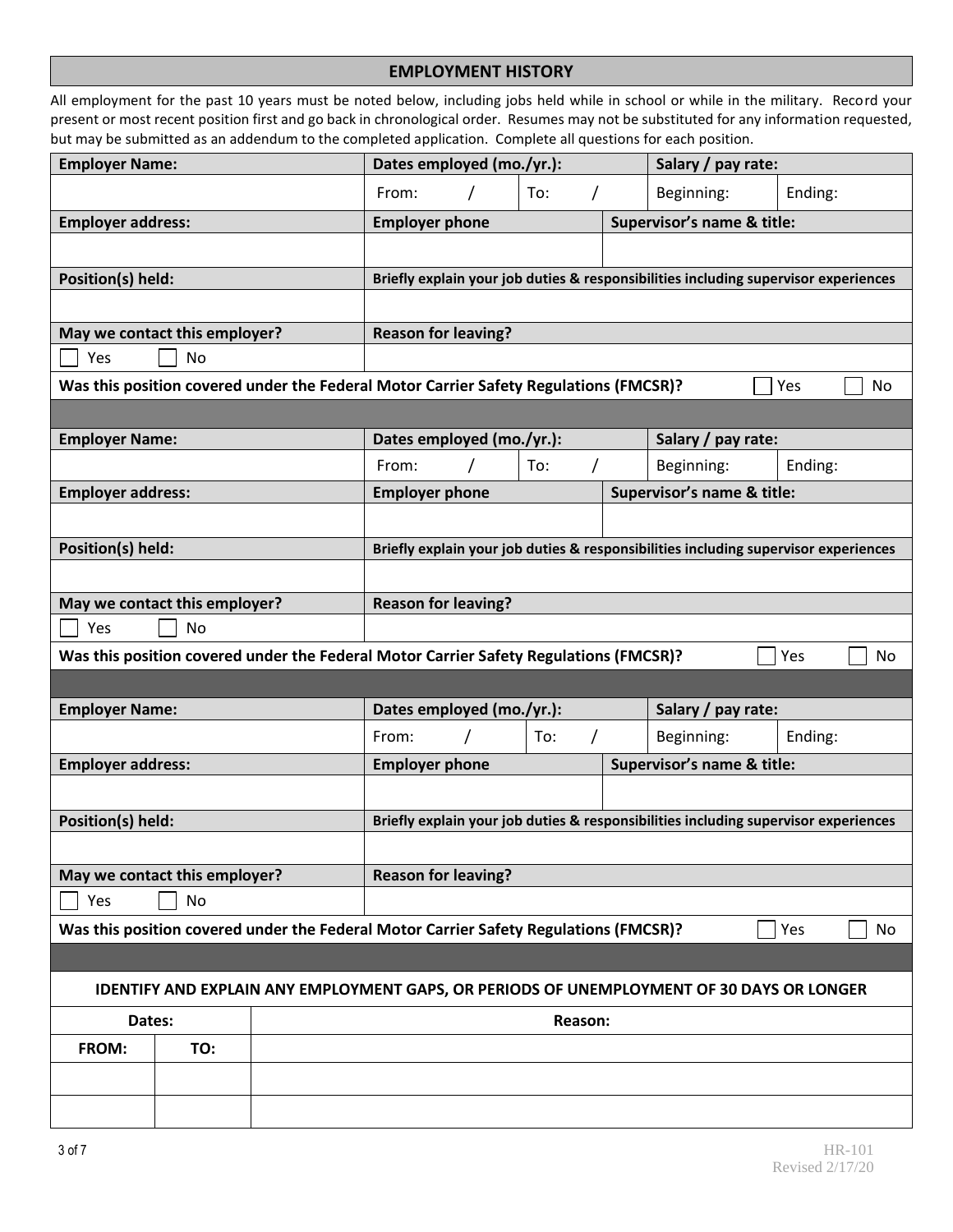|                                                                                                                                                                                                                                                                                                                                     | <b>LICENSE INFORMATION</b>                                                                                       |                                                                                                   |           |           |                                          |            |                                       |                    |                                             |  |  |                        |     |
|-------------------------------------------------------------------------------------------------------------------------------------------------------------------------------------------------------------------------------------------------------------------------------------------------------------------------------------|------------------------------------------------------------------------------------------------------------------|---------------------------------------------------------------------------------------------------|-----------|-----------|------------------------------------------|------------|---------------------------------------|--------------------|---------------------------------------------|--|--|------------------------|-----|
|                                                                                                                                                                                                                                                                                                                                     | <b>State</b>                                                                                                     |                                                                                                   |           | License # |                                          |            | <b>Type, Class &amp; Endorsements</b> |                    |                                             |  |  | <b>Expiration date</b> |     |
|                                                                                                                                                                                                                                                                                                                                     |                                                                                                                  |                                                                                                   |           |           |                                          |            |                                       |                    |                                             |  |  |                        |     |
| А.                                                                                                                                                                                                                                                                                                                                  | Have you ever been denied a license, permit or privilege to operate a motor vehicle?                             |                                                                                                   |           |           |                                          |            |                                       |                    |                                             |  |  | Yes                    | No  |
| В.                                                                                                                                                                                                                                                                                                                                  | Has any license, permit or privilege ever been suspended or revoked?                                             |                                                                                                   |           |           |                                          |            |                                       |                    |                                             |  |  | Yes                    | No  |
| C.                                                                                                                                                                                                                                                                                                                                  | Have you ever been disqualified subject to Part 391 of the Federal Motor Carrier Safety<br>Regulation?           |                                                                                                   |           |           |                                          |            |                                       |                    |                                             |  |  | Yes                    | No  |
| D.                                                                                                                                                                                                                                                                                                                                  | Have you in the past three (3) years failed or refused a DOT-mandated pre-employment drug<br>test?               |                                                                                                   |           |           |                                          |            | Yes                                   | No.                |                                             |  |  |                        |     |
| Ε.                                                                                                                                                                                                                                                                                                                                  | Have you ever been convicted for driving under the influence $(DUI)$ ?                                           |                                                                                                   |           |           |                                          |            |                                       |                    |                                             |  |  | Yes                    | No. |
| Have you ever tested positive, or refused to test, on any pre-employment drug or alcohol test<br>administered by an employer to which you, the employee applied for, but did not obtain, safety<br>F.<br>  Yes<br>sensitive transportation work covered by DOT agency drug and alcohol testing rules, during the<br>past two years? |                                                                                                                  |                                                                                                   |           |           | No                                       |            |                                       |                    |                                             |  |  |                        |     |
|                                                                                                                                                                                                                                                                                                                                     | If "Yes" to any of the above, explain:<br>How many years of driving experience do you have?                      |                                                                                                   |           |           |                                          |            |                                       |                    |                                             |  |  |                        |     |
|                                                                                                                                                                                                                                                                                                                                     |                                                                                                                  |                                                                                                   |           |           | <b>DRIVING EXPERIENCE</b>                |            | Less than 3 years                     |                    | 3 years or more                             |  |  |                        |     |
|                                                                                                                                                                                                                                                                                                                                     |                                                                                                                  |                                                                                                   | Class of  |           | <b>Type of equipment</b>                 |            |                                       | <b>Dates</b>       |                                             |  |  |                        |     |
|                                                                                                                                                                                                                                                                                                                                     |                                                                                                                  |                                                                                                   | equipment |           | (van, tanker, flat, etc.)                | To<br>From |                                       |                    | <b>Approximate total</b><br>number of miles |  |  |                        |     |
|                                                                                                                                                                                                                                                                                                                                     | <b>Straight Truck</b>                                                                                            |                                                                                                   |           |           |                                          |            |                                       |                    |                                             |  |  |                        |     |
|                                                                                                                                                                                                                                                                                                                                     | <b>Auto Van</b>                                                                                                  |                                                                                                   |           |           |                                          |            |                                       |                    |                                             |  |  |                        |     |
| <b>Bus</b>                                                                                                                                                                                                                                                                                                                          |                                                                                                                  |                                                                                                   |           |           |                                          |            |                                       |                    |                                             |  |  |                        |     |
| Other                                                                                                                                                                                                                                                                                                                               |                                                                                                                  |                                                                                                   |           |           |                                          |            |                                       |                    |                                             |  |  |                        |     |
|                                                                                                                                                                                                                                                                                                                                     | List all states where you have held a CDL in the last five years:                                                |                                                                                                   |           |           |                                          |            |                                       |                    |                                             |  |  |                        |     |
|                                                                                                                                                                                                                                                                                                                                     | List special driving courses or training you have received:                                                      |                                                                                                   |           |           |                                          |            |                                       |                    |                                             |  |  |                        |     |
|                                                                                                                                                                                                                                                                                                                                     | Have you had experience with elderly persons or persons with disabilities? Explain:                              |                                                                                                   |           |           |                                          |            |                                       |                    |                                             |  |  |                        |     |
| If yes, for what company or school district?<br>Have you ever driven a bus?<br>Yes<br>No                                                                                                                                                                                                                                            |                                                                                                                  |                                                                                                   |           | Dates:    |                                          |            |                                       | Salary / pay rate: |                                             |  |  |                        |     |
| <b>ACCIDENT REVIEW FOR THE PAST 3 YEARS</b>                                                                                                                                                                                                                                                                                         |                                                                                                                  |                                                                                                   |           |           |                                          |            |                                       |                    |                                             |  |  |                        |     |
|                                                                                                                                                                                                                                                                                                                                     |                                                                                                                  | <b>Nature of Accident</b><br><b>Fatalities</b><br><b>Date</b><br>(head on, rear end, upset, etc.) |           |           | <b>Injuries</b><br>(other than yourself) |            |                                       |                    |                                             |  |  |                        |     |
|                                                                                                                                                                                                                                                                                                                                     | <b>Last collision</b>                                                                                            |                                                                                                   |           |           |                                          |            |                                       |                    |                                             |  |  |                        |     |
|                                                                                                                                                                                                                                                                                                                                     | <b>Next previous</b>                                                                                             |                                                                                                   |           |           |                                          |            |                                       |                    |                                             |  |  |                        |     |
|                                                                                                                                                                                                                                                                                                                                     | <b>Next previous</b>                                                                                             |                                                                                                   |           |           |                                          |            |                                       |                    |                                             |  |  |                        |     |
|                                                                                                                                                                                                                                                                                                                                     | <b>TRAFFIC CITATIONS / CONVICTIONS &amp; FORFEITURES FOR THE PAST 3 YEARS</b><br>(other than parking violations) |                                                                                                   |           |           |                                          |            |                                       |                    |                                             |  |  |                        |     |
|                                                                                                                                                                                                                                                                                                                                     | Location                                                                                                         |                                                                                                   |           |           | <b>Date</b>                              |            |                                       | Charge             |                                             |  |  | Penalty                |     |
|                                                                                                                                                                                                                                                                                                                                     |                                                                                                                  |                                                                                                   |           |           |                                          |            |                                       |                    |                                             |  |  |                        |     |
|                                                                                                                                                                                                                                                                                                                                     |                                                                                                                  |                                                                                                   |           |           |                                          |            |                                       |                    |                                             |  |  |                        |     |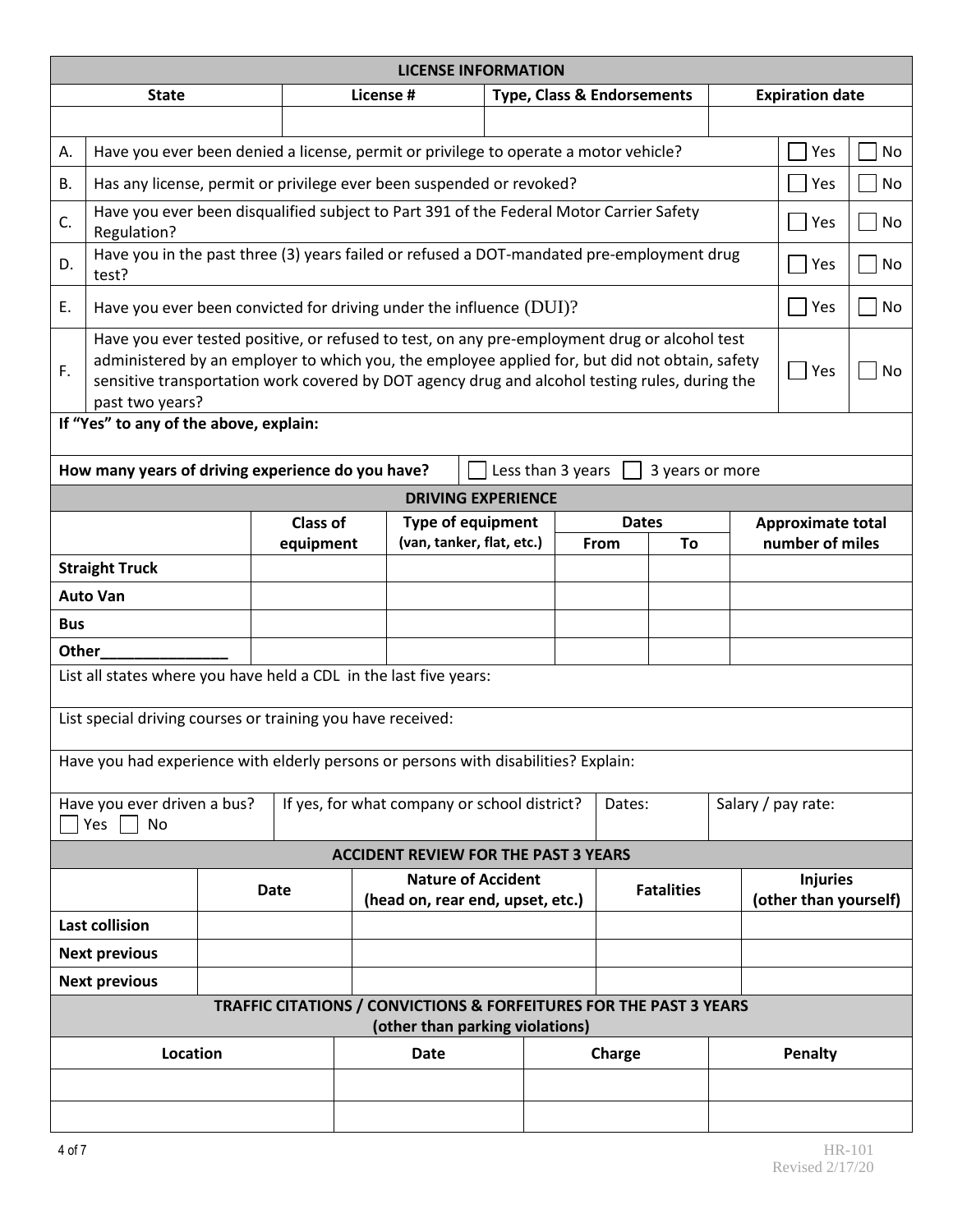## **APPLICANT STATEMENT AND RELEASE**

## **By signing this application, I agree to the following statements:**

I certify all information provided on this Application for Employment and in any subsequently executed questionnaire or employment document are true and correct. I understand any material falsifications or omissions made on this application, or any pre-application document, may result in termination of my candidacy or any subsequent employment.

North Texas Mobility Corporation (NTMC) and its related entities are equal opportunity employers. I understand the Company recruits, hires, and promotes employees without regard to race, color, religion, sex, age, national origin, citizenship, military status or disability. Individuals with disabilities who need assistance completing this application can contact the Human Resources Department to arrange suitable accommodations.

I understand in order to comply with the Federal Immigration Reform and Control Act, NTMC requires all new hires to show proof of eligibility to work in the United States. If I fail to produce the required documents to Human Resources within the required time period, NTMC will rescind any job offer and terminate my employment.

I hereby authorize my prior employers, all educational institutions I have attended, and all individuals whom I have listed as references herein, to provide NTMC and its agents or designees, any and all information they may have regarding my past employment, education, experience, and qualifications. I hereby authorize NTMC to investigate and obtain any and all oral and documentary information regarding my past employment, education, experience, and qualifications. I hereby release and agree to indemnify and hold harmless NTMC and all such prior employers, educational institutions, and individuals from any and all liability for providing any information regarding my past employment, experience, and qualifications.

I hereby authorize NTMC, and any third-party affiliates used for investigative purposes, to obtain my driving record and criminal record from federal, state or local authorities, the Department of Transportation (DOT) and/or the Federal Transportation Administration (FTA) for the purpose of reviewing my background and history relevant to the position(s) I have applied for. I request, authorize, and consent to the release of any and all such information to NTMC consistent with state and federal laws and hereby release and agree to indemnify and hold harmless every person or entity that communicates such information to NTMC from any and all liability for providing any information regarding my driving record or criminal record.

I acknowledge NTMC is a drug-free workplace and any offer of employment is contingent upon my submittal to a drug screen and the Company's receipt of satisfactory results of such testing, receipt of satisfactory background checks and, if necessary to determine ability to perform essential duties of the position offered, the satisfactory results of a physical examination.

If an employer and employee relationship is established, I understand either I or the company may terminate such employment "at will" at any time, for any reason, without cause, and with or without notice.

This certifies this application was completed by me and that all entries on it and information in it are true and complete to the best of my knowledge.

Applicant's Printed Name **Date** Date

Applicant's Signature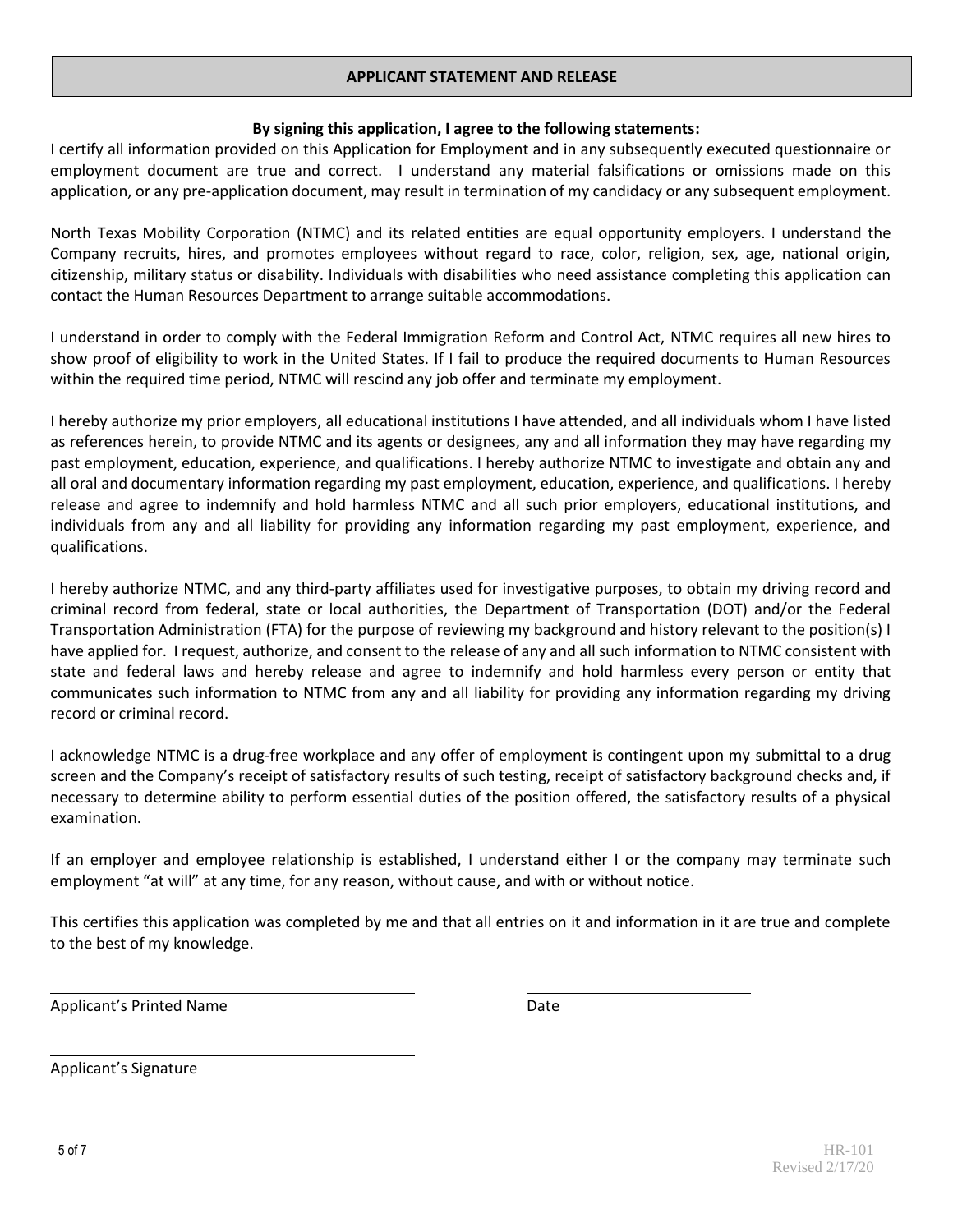| <b>PROFESSIONAL REFERENCES</b> |                         |  |  |  |  |  |  |
|--------------------------------|-------------------------|--|--|--|--|--|--|
| <b>Name</b>                    | <b>Address</b><br>Phone |  |  |  |  |  |  |
|                                |                         |  |  |  |  |  |  |
|                                |                         |  |  |  |  |  |  |
|                                |                         |  |  |  |  |  |  |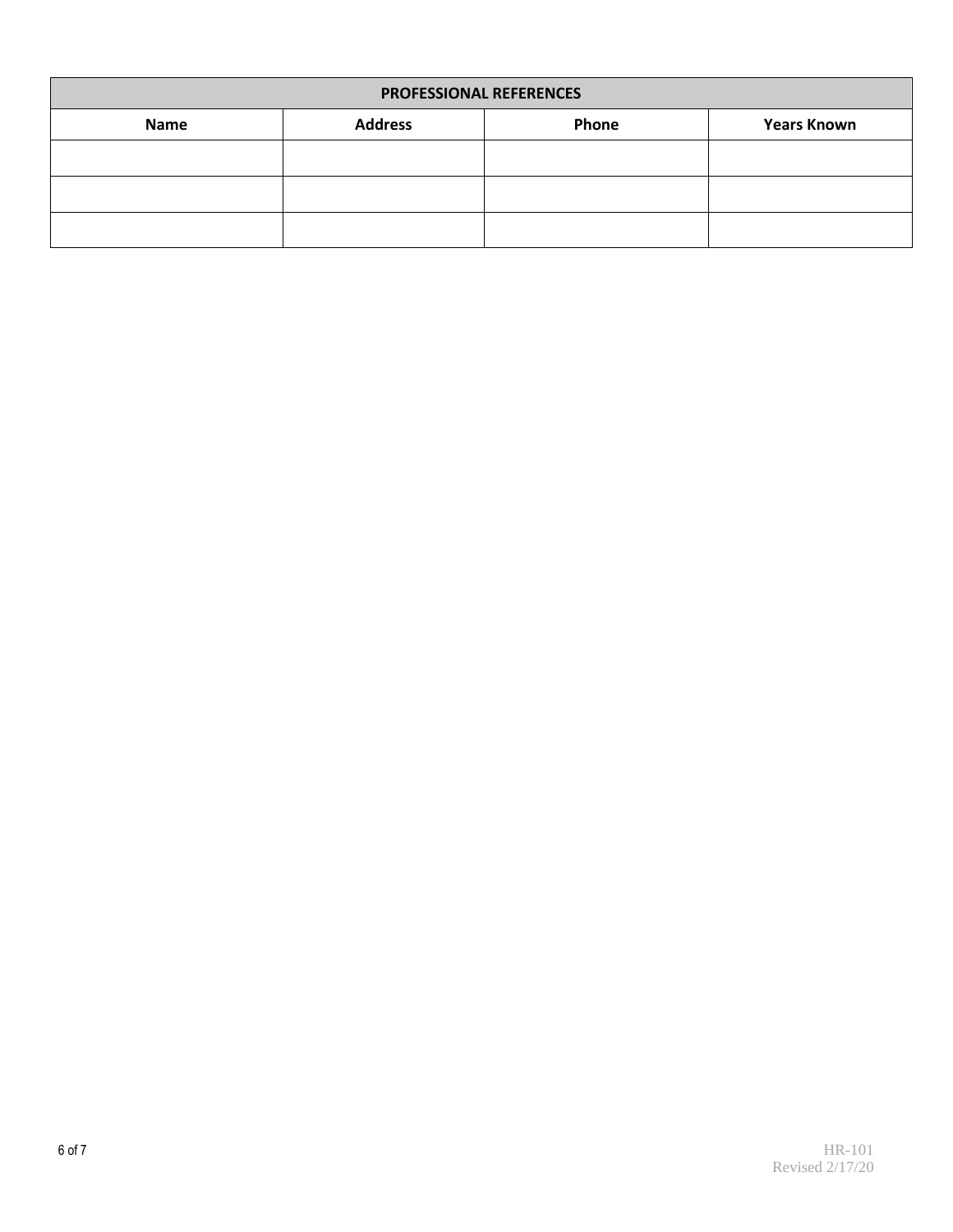#### **APPLICANT EEO DATA FORM**

(Optional)

The information requested is being collected for the purpose of reporting to Federal and Equal Employment Opportunity Agencies and **will not be considered** as part of the application for employment. It will be separated from the application

| <b>Position Applied For:</b> | <b>Date of Application:</b>        |
|------------------------------|------------------------------------|
| <b>Last Name:</b>            | <b>First Name, Middle Initial:</b> |

## (Check mark preferred for all of the following categories)

| Gender                                                         | Male  | Female | <b>Ethnic Origin</b>                                                                                               |                                                              |  |  |  |
|----------------------------------------------------------------|-------|--------|--------------------------------------------------------------------------------------------------------------------|--------------------------------------------------------------|--|--|--|
|                                                                |       |        | White (not Hispanic or<br>Latino)                                                                                  | <b>Black or African American</b><br>(not Hispanic or Latino) |  |  |  |
| Veteran                                                        | Yes   | No     | Hispanic or Latino                                                                                                 | America Indian or Alaskan<br>Native (not Hispanic or Latino) |  |  |  |
| <b>Surviving Spouse of</b><br>Veteran who has not<br>remarried | Yes   | l No   | Native Hawaiian or Other<br>Pacific Islander<br>(not Hispanic or Latino)                                           | Asian (not Hispanic or<br>Latino)                            |  |  |  |
| <b>Orphan of Veteran</b>                                       | l Yes | l No   | Two or More Races (Not Hispanic or Latino) All persons who<br>identify with more than one of the above five races. |                                                              |  |  |  |

| How did you first find out about this job? |                              |  |  |
|--------------------------------------------|------------------------------|--|--|
| NTMC/DCTA employee<br>$\perp$              | Television                   |  |  |
| <b>Recruitment Poster</b>                  | www.DCTA.net                 |  |  |
| Radio                                      | Newspaper<br>- 1             |  |  |
| □ College/University Career Day            | Other (specify):<br>$\sim$ 1 |  |  |
|                                            |                              |  |  |

\_\_\_\_\_\_\_\_\_\_\_\_\_\_\_\_\_\_\_\_\_\_\_\_\_\_\_\_\_\_\_\_\_\_\_\_ \_\_\_\_\_\_\_\_\_\_\_\_\_\_\_\_\_\_\_\_\_\_\_\_\_\_\_\_\_

Applicant Signature Date

**Email Address: \_\_\_\_\_\_\_\_\_\_\_\_\_\_\_\_\_\_\_\_\_\_\_\_\_\_\_\_\_\_\_\_\_\_\_\_\_\_\_\_\_\_\_\_\_\_\_\_\_\_\_\_\_\_\_\_\_\_\_\_\_\_\_\_\_\_\_\_\_\_**

**North Texas Mobility Corporation is an equal opportunity employer. It is the policy of this company to consider all job applications on the basis of merit without regard to race, color, religion, sex, age, national origin, ancestry, marital status, disability or any other protected characteristic.**